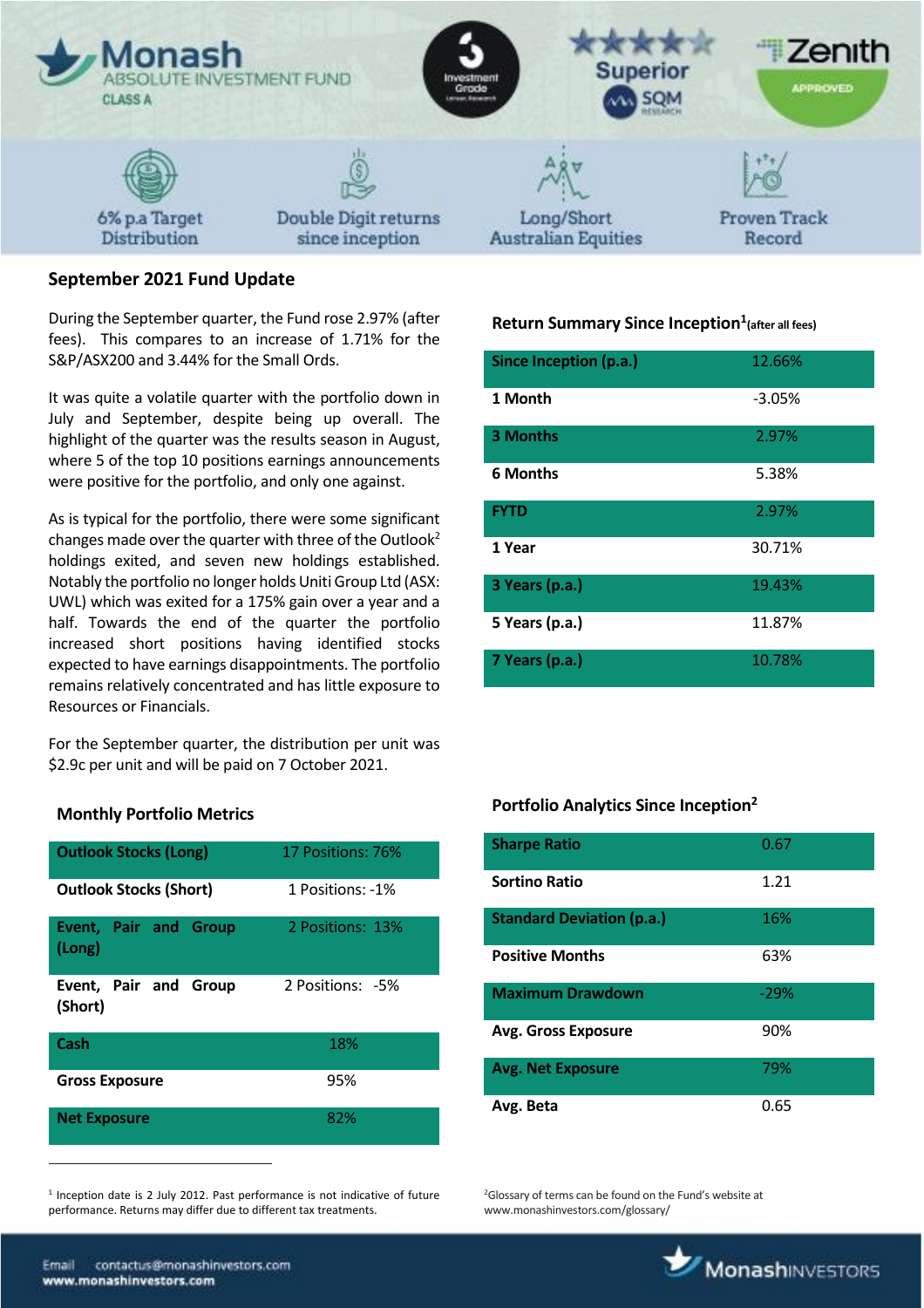

### **Major Contributors**

The best contributor was Lovisa Holdings Ltd (ASX: LOV) which rose 18% on the day of its result<sup>3</sup> and increased in price by 32% over the quarter. Lovisa is a vertically integrated jewellery retailer with a strong store roll out program. It is a beneficiary of economies re-opening after COVID lockdowns, and we are certainly seeing that in its like-for-like sales numbers.

One of the only exposures to resources in the portfolio is Australian Strategic Materials (Holdings) Ltd (ASX: ASM) which was a consistent performer, rising 31% over the quarter. ASM is a refiner of rare earths for metals which are the basis for important components in much modern technology. Importantly for Western economies, ASM will operate outside of Chinese rare earths supply chains which is of strategic value in the current geopolitical climate.

The next best contributor was the short position in AGL Energy Ltd (ASX: AGL) the energy generator and utility retailer. We had established the short following the announcement by AGL that it would separate its business, to exclude the coal based power stations. Over the course of the quarter AGL fell 36%. We have since covered this position.

#### **Major Detractors**

The biggest detractor was Electro Optic Systems Holdings Ltd (ASX: EOS) a business that uses lasers for tracking and communication. EOS fell 15% on the day of its result and 21% for the quarter<sup>4</sup>. We expect multiple positive announcements from EOS over the next 12 months regarding cash receipts, additional contract wins and progress on external funding of the SpaceLink project.

People Infrastructure Ltd (ASX: PPE) is a labour-hire company whose operations have been somewhat effected by COVID. While its result in August beat expectations it has been overshadowed by the impact of the Delta variant and was down 16% for the quarter. It sits on a modest valuation profile but has good underlying organic growth (ex COVID) and has also been achieving growth by acquisition. We expect a strong recovery in PPE as the Australian economy emerges from lockdowns given the reported vaccination rates.

**For all business development enquiries, please contact Cameron Harris (Acting on behalf of Monash Investors)** P: +61 400 248 435 Cameron@winstoncapital.com.au Acting on behalf of Monash Investors

### **For all investors enquiries, please contact Link Market Services Limited** E[: Monash@linkmarketservices.com.au](mailto:Monash@linkmarketservices.com.au)

 $\overline{a}$ 



 $^3$  https://cdn-api.markitdigital.com/apiman-gateway/ASX/asx-research/1.0/file/2924-02411832-3A573806?access\_token=83ff96335c2d45a094df02a206a39ff4

 $^4$  https://cdn-api.markitdigital.com/apiman-gateway/ASX/asx-research/1.0/file/2924-02414414-2A1319534?access\_token=83ff96335c2d45a094df02a206a39ff4